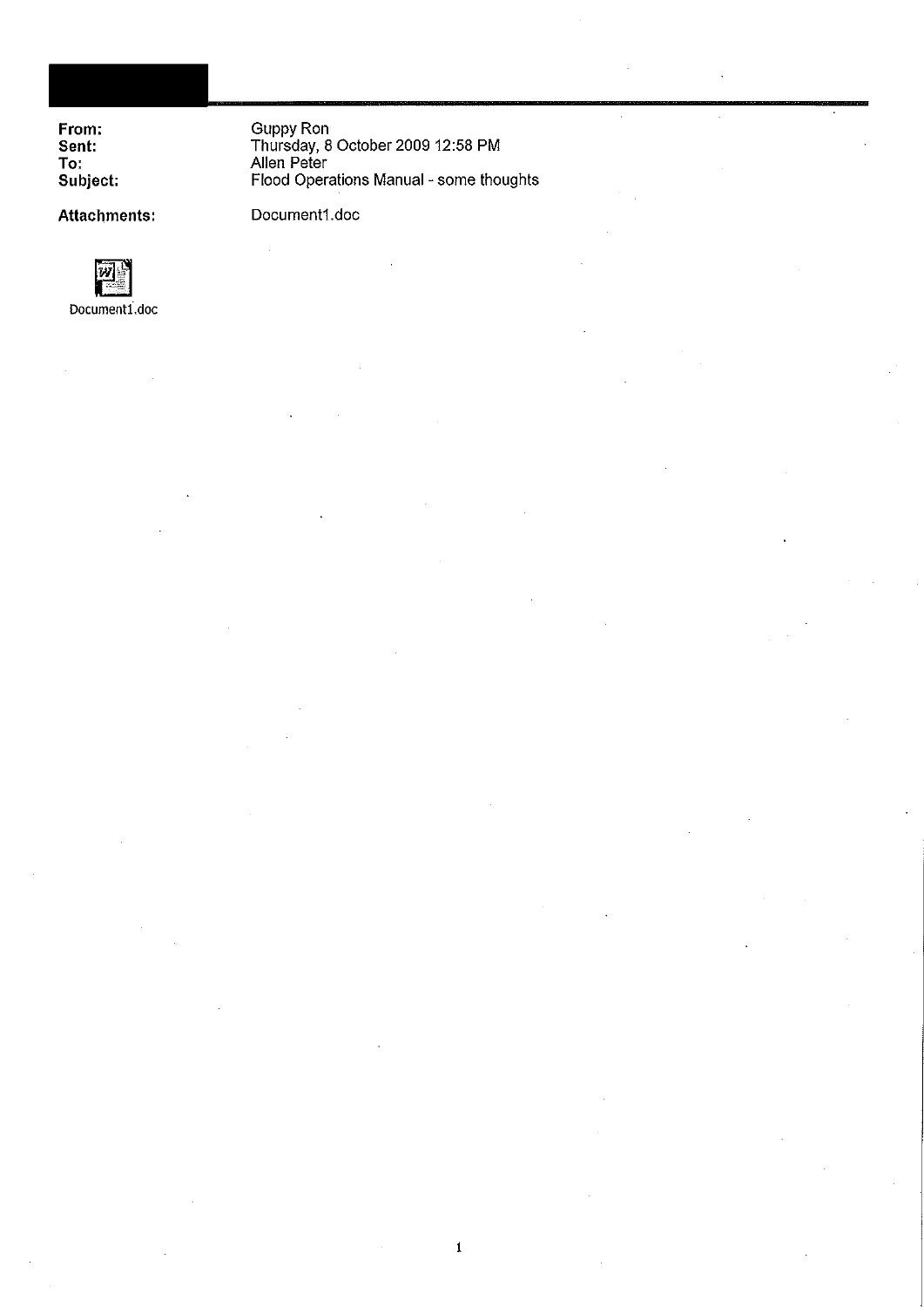1. Section 8.4 talks about the strategy being chosen based on predictions, maximums and peaks as below:

*The strategy chosen at any point in time will depend on the following predictions which are to be made using the best forecast rainfall and stream flow information available at the time:* 

- *Maximum storage levels in Wivenhoe and Somerset Dams.*
- *Peak flow rate at the Lowood Gauge (excluding Wivenhoe Dam releases).*
- *Peak flow rate at the Moggill Gauge (excluding Wivenhoe Dam releases).*

My concept is that actual values are used with some variations allowed for based on forecasts.

- 2. The flow chart on Page 23 needs to be looked at, particularly the use of 'likely'. There are a few W1s that need to be removed.
- 3. All W strategies should refer to actual levels and flows and not the predicted levels and flows. Then W4A and W4B can be differentiated based on Predicted Maximum Lake Level.
- 4. Strategy W2

I still have some difficulty in distinguishing between W2 and W3. Does the shift happen if it becomes impossible to restrict flows at Lowood to less than 3500  $m^3/s$ .

I think there needs to be another criterion of not less than  $1900 \text{ m}^3/\text{s}$  given for the target maximum flows. Otherwise if for example the natural peak flow at Lowood excluding Wivenhoe releases was only  $1000 \text{ m}^3$ /s that becomes the target maximum flow there.

I think it would be useful to have some 'guidance' for the SFOE in determining the actual outflow in particular circumstances such as when the water level is expected to peak at below EL 74.

- 5. Gate Operation Sequences Section 8.6
	- For outflows >4000 m<sup>3</sup>/s says 'no restrictions on gate operating intervals' but W4A says openings to occur 'at the minimum intervals'.
	- The large Table in section 8.6 is not helpful and likely to be confusing.

Under normal circumstances, gate operation is not dependent on storage level until EL 74 is exceeded. It is solely based on a discharge. The Table suggests otherwise.